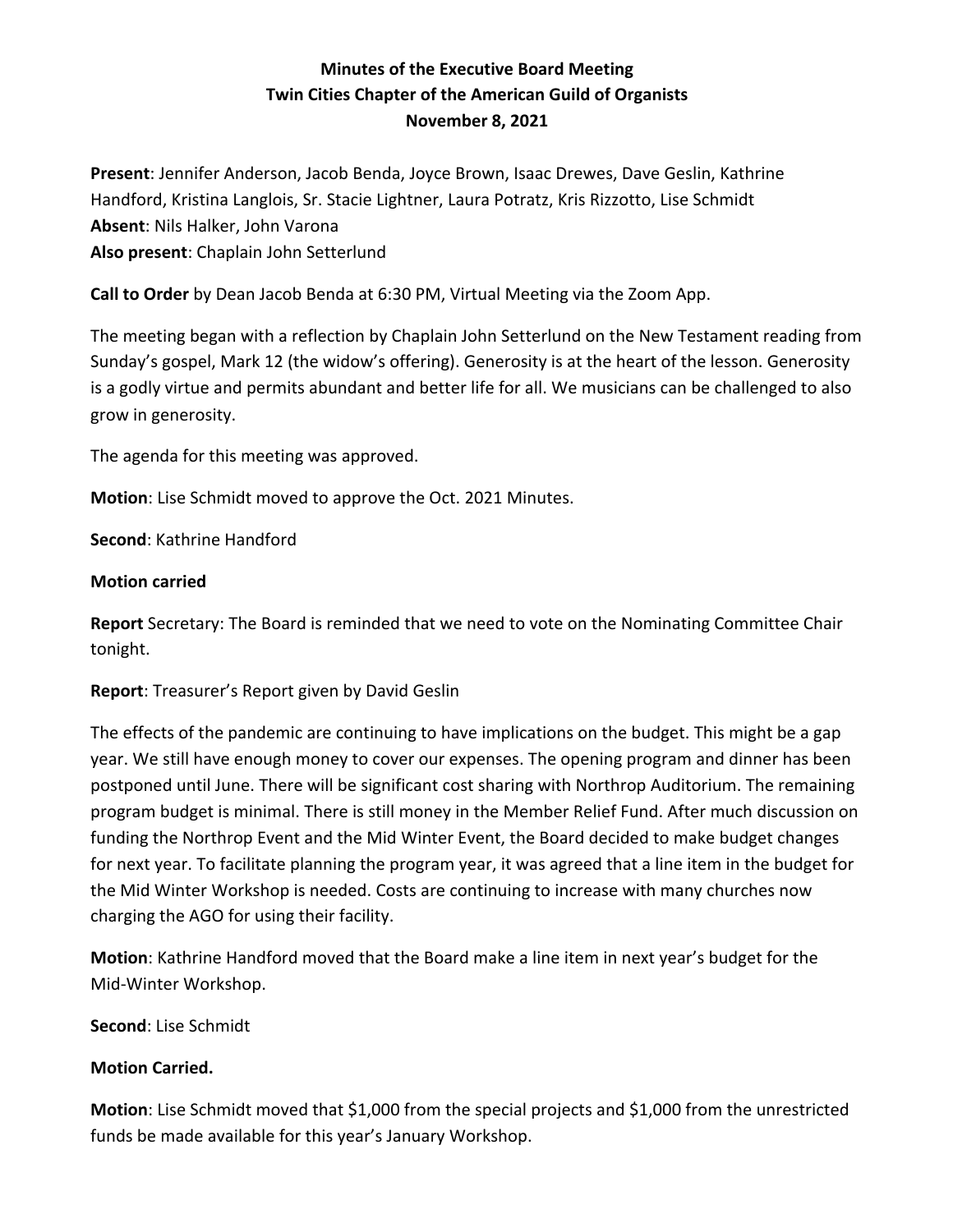#### **Second**: Issac Drewes

#### **Motion Carried**.

**Report**: Program Committee Report given by Jennifer Anderson.

-Central Lutheran will be our Mid Winter Workshop location. It will be at the end of January. There are good topics to be covered with a wide interest for all. It is designed to encourage and inspire us, and provide the opportunity to learn new skills. The topics include: Mental Skills needed for performance, Leadership from the Organ and other instruments, Recording skills, and Children's Chorister programs. The day will conclude with a short Organ Recital.

-The program committee has asked for guidance on requests to co sponsor events. They would like some guidelines and practices to follow. The Board discussed the history of sponsoring events. Because we do not have an organ, we collaborate with churches for our events. It is pointed out that it can be a win-win situation.

**Report**: Dean's Report given by Jacob Benda.

-The Achievement Award Program, proposed at last month's meeting, has been updated with a proposal to get it started. It has been decided that the Mentor is not the teacher, but is the Evaluator for the skills tests. The Exams are already in place at National. This is still a pilot program to be evaluated at a later date. To start the program Mentors need to be approved by **the Board.**

**Motion**: Jennifer Anderson moved that the Board approve David Jenkins, Sr. Stacie Lightner, and Mary Newton to be Mentors for the Achievement Awards Program.

### **Second**: Laura Podratz

**Motion Carried** with abstentions from Kathrine Handford and Sr. Stacie Lightner.

-The TCAGO Directory has not yet been printed. The costs are \$247 from the St. Thomas print shop. Because it is already November and the directory has not yet been proofed or updated, it was agreed that we aim for Sept. 2022. The directory information is available to all members on the web when you have logged into your account. Members will be reminded to update their information before we print.

-The 2023 Convention planning is waiting on approval from National on having Co Chairs for the Event.

-Phil Radtke has agreed to head up the Nominating Committee.

**Motion**: Lise Schmidt moved that Phil Radtke be approved to chair the Nominating Committee.

**Second**: Kathrine Handford.

### **Motion Carried.**

**New Business:**